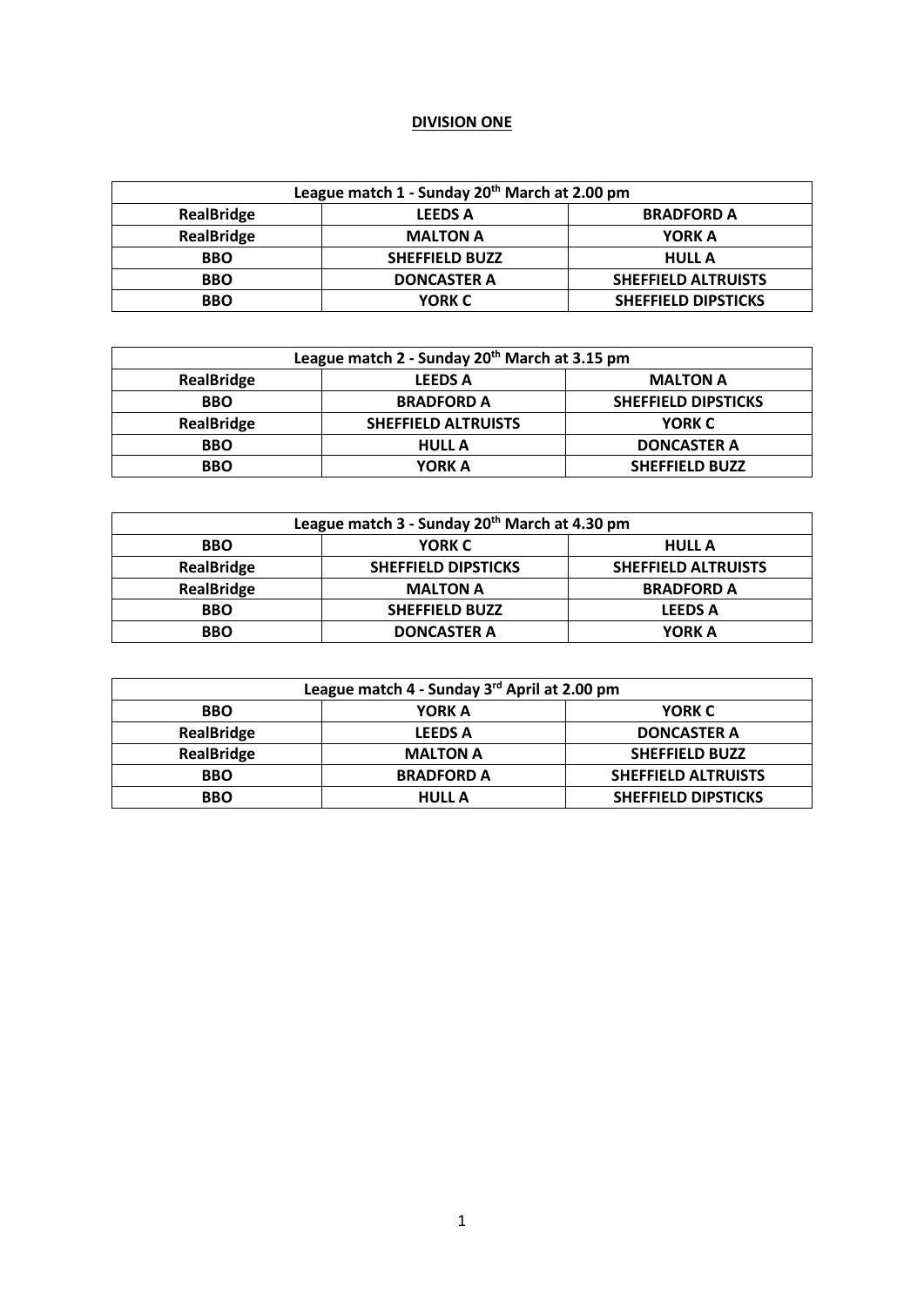| League match 5 - Sunday 3rd April at 3.15 pm |                            |                   |
|----------------------------------------------|----------------------------|-------------------|
| <b>BBO</b>                                   | <b>DONCASTER A</b>         | <b>MALTON A</b>   |
| <b>BBO</b>                                   | YORK C                     | <b>LEEDS A</b>    |
| <b>RealBridge</b>                            | <b>SHEFFIELD DIPSTICKS</b> | <b>YORK A</b>     |
| <b>RealBridge</b>                            | <b>SHEFFIELD ALTRUISTS</b> | <b>HULL A</b>     |
| <b>BBO</b>                                   | <b>SHEFFIELD BUZZ</b>      | <b>BRADFORD A</b> |

| League match 6 - Sunday 3rd April at 4.30 pm |                       |                            |
|----------------------------------------------|-----------------------|----------------------------|
| <b>BBO</b>                                   | <b>BRADFORD A</b>     | <b>HULL A</b>              |
| <b>BBO</b>                                   | <b>YORK A</b>         | <b>SHEFFIELD ALTRUISTS</b> |
| <b>RealBridge</b>                            | <b>LEEDS A</b>        | <b>SHEFFIELD DIPSTICKS</b> |
| <b>RealBridge</b>                            | <b>MALTON A</b>       | YORK C                     |
| <b>BBO</b>                                   | <b>SHEFFIELD BUZZ</b> | <b>DONCASTER A</b>         |

| League match 7 - Sunday 24th April at 2.00 pm |                            |                       |
|-----------------------------------------------|----------------------------|-----------------------|
| <b>BBO</b>                                    | <b>DONCASTER A</b>         | <b>BRADFORD A</b>     |
| <b>BBO</b>                                    | <b>YORK C</b>              | <b>SHEFFIELD BUZZ</b> |
| <b>RealBridge</b>                             | <b>SHEFFIELD DIPSTICKS</b> | <b>MALTON A</b>       |
| <b>RealBridge</b>                             | <b>SHEFFIELD ALTRUISTS</b> | <b>LEEDS A</b>        |
| <b>BBO</b>                                    | <b>HULL A</b>              | <b>YORK A</b>         |

| League match 8 - Sunday 24th April at 3.15 pm |                       |                            |
|-----------------------------------------------|-----------------------|----------------------------|
| <b>BBO</b>                                    | <b>DONCASTER A</b>    | <b>YORK C</b>              |
| <b>BBO</b>                                    | <b>BRADFORD A</b>     | <b>YORK A</b>              |
| Realbridge                                    | <b>LEEDS A</b>        | <b>HULL A</b>              |
| <b>RealBridge</b>                             | <b>MALTON A</b>       | <b>SHEFFIELD ALTRUISTS</b> |
| <b>BBO</b>                                    | <b>SHEFFIELD BUZZ</b> | <b>SHEFFIELD DIPSTICKS</b> |

| League match 9 - Sunday 24th April at 4.30 pm |                            |                       |
|-----------------------------------------------|----------------------------|-----------------------|
| <b>BBO</b>                                    | <b>HULL A</b>              | <b>MALTON A</b>       |
| <b>BBO</b>                                    | YORK A                     | <b>LEEDS A</b>        |
| <b>BBO</b>                                    | <b>YORK C</b>              | <b>BRADFORD A</b>     |
| <b>RealBridge</b>                             | <b>SHEFFIELD DIPSTICKS</b> | <b>DONCASTER A</b>    |
| <b>RealBridge</b>                             | <b>SHEFFIELD ALTRUISTS</b> | <b>SHEFFIELD BUZZ</b> |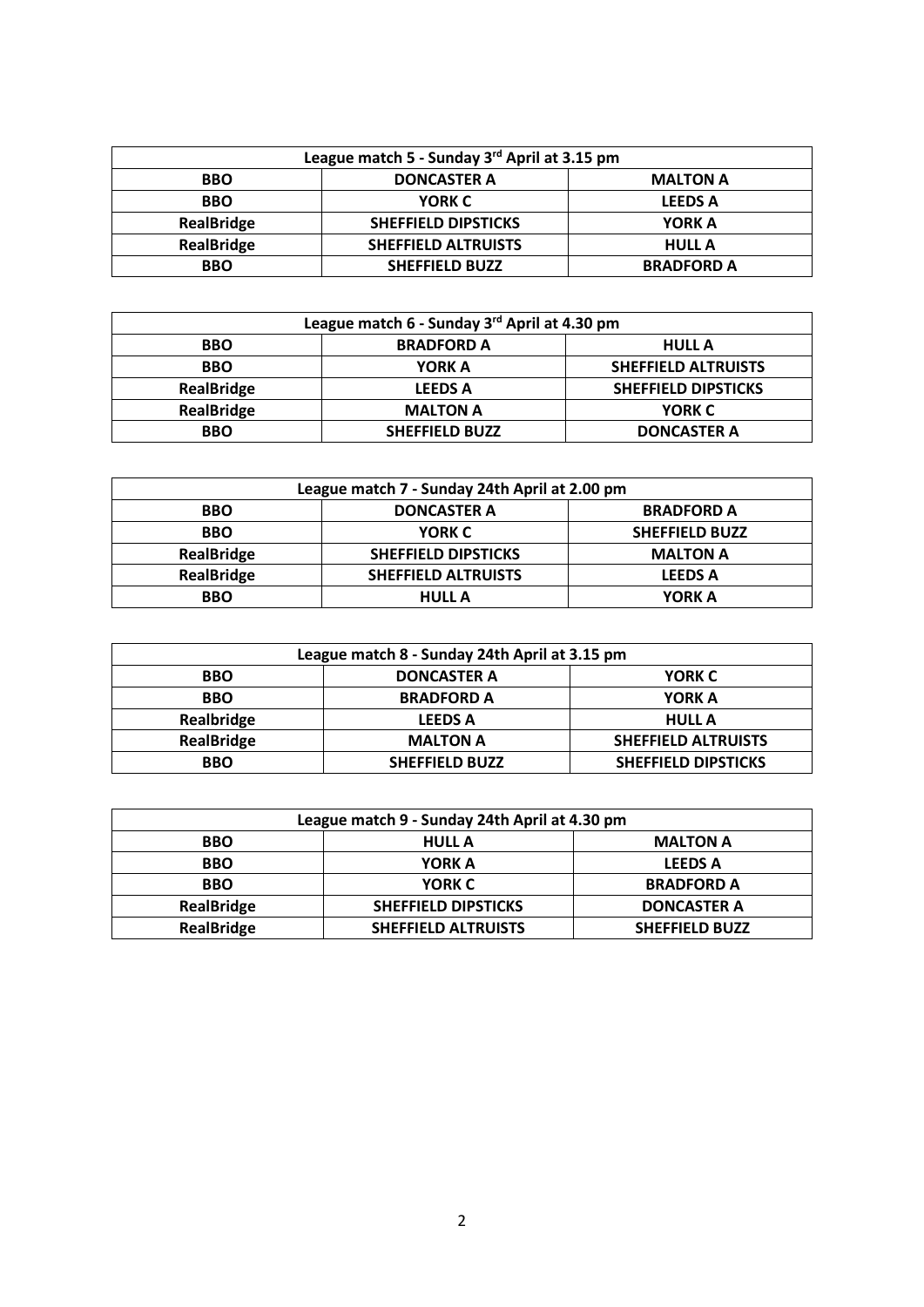## **DIVISION TWO**

| League match 1 - Sunday 20 <sup>th</sup> March at 2.00 pm |                          |                     |
|-----------------------------------------------------------|--------------------------|---------------------|
| <b>RealBridge</b>                                         | <b>SHEFFIELD FALCONS</b> | <b>LEEDS B</b>      |
| <b>BBO</b>                                                | <b>BRADFORD B</b>        | <b>SHEFFIELD G</b>  |
| <b>BBO</b>                                                | THIRSK A                 | <b>HUDDS CHORUS</b> |
| <b>BBO</b>                                                | <b>BRIGHOUSE ACES</b>    | <b>WETHERBY A</b>   |
| <b>BBO</b>                                                | <b>SHELLEY A</b>         | <b>DONCASTER B</b>  |

| League match 2 - Sunday 20 <sup>th</sup> March at 3.15 pm |                          |                       |
|-----------------------------------------------------------|--------------------------|-----------------------|
| <b>RealBridge</b>                                         | <b>SHEFFIELD FALCONS</b> | <b>BRADFORD B</b>     |
| <b>BBO</b>                                                | <b>LEEDS B</b>           | <b>DONCASTER B</b>    |
| <b>BBO</b>                                                | <b>WETHERBY A</b>        | <b>SHELLEY A</b>      |
| <b>BBO</b>                                                | <b>HUDDS CHORUS</b>      | <b>BRIGHOUSE ACES</b> |
| <b>BBO</b>                                                | <b>SHEFFIELD G</b>       | THIRSK A              |

| League match 3 - Sunday 20 <sup>th</sup> March at 4.30 pm |                       |                          |
|-----------------------------------------------------------|-----------------------|--------------------------|
| <b>BBO</b>                                                | <b>SHELLEY A</b>      | <b>HUDDS CHORUS</b>      |
| <b>BBO</b>                                                | <b>DONCASTER B</b>    | <b>WETHERBY A</b>        |
| <b>BBO</b>                                                | <b>BRADFORD B</b>     | <b>LEEDS B</b>           |
| <b>BBO</b>                                                | <b>THIRSK A</b>       | <b>SHEFFIELD FALCONS</b> |
| <b>BBO</b>                                                | <b>BRIGHOUSE ACES</b> | <b>SHEFFIELD G</b>       |

| League match 4 - Sunday 3rd April at 2.00 pm |                          |                       |
|----------------------------------------------|--------------------------|-----------------------|
| <b>BBO</b>                                   | <b>SHEFFIELD G</b>       | <b>SHELLEY A</b>      |
| <b>RealBridge</b>                            | <b>SHEFFIELD FALCONS</b> | <b>BRIGHOUSE ACES</b> |
| <b>BBO</b>                                   | <b>BRADFORD B</b>        | <b>THIRSK A</b>       |
| <b>BBO</b>                                   | <b>LEEDS B</b>           | <b>WETHERBY A</b>     |
| <b>BBO</b>                                   | <b>HUDDS CHORUS</b>      | <b>DONCASTER B</b>    |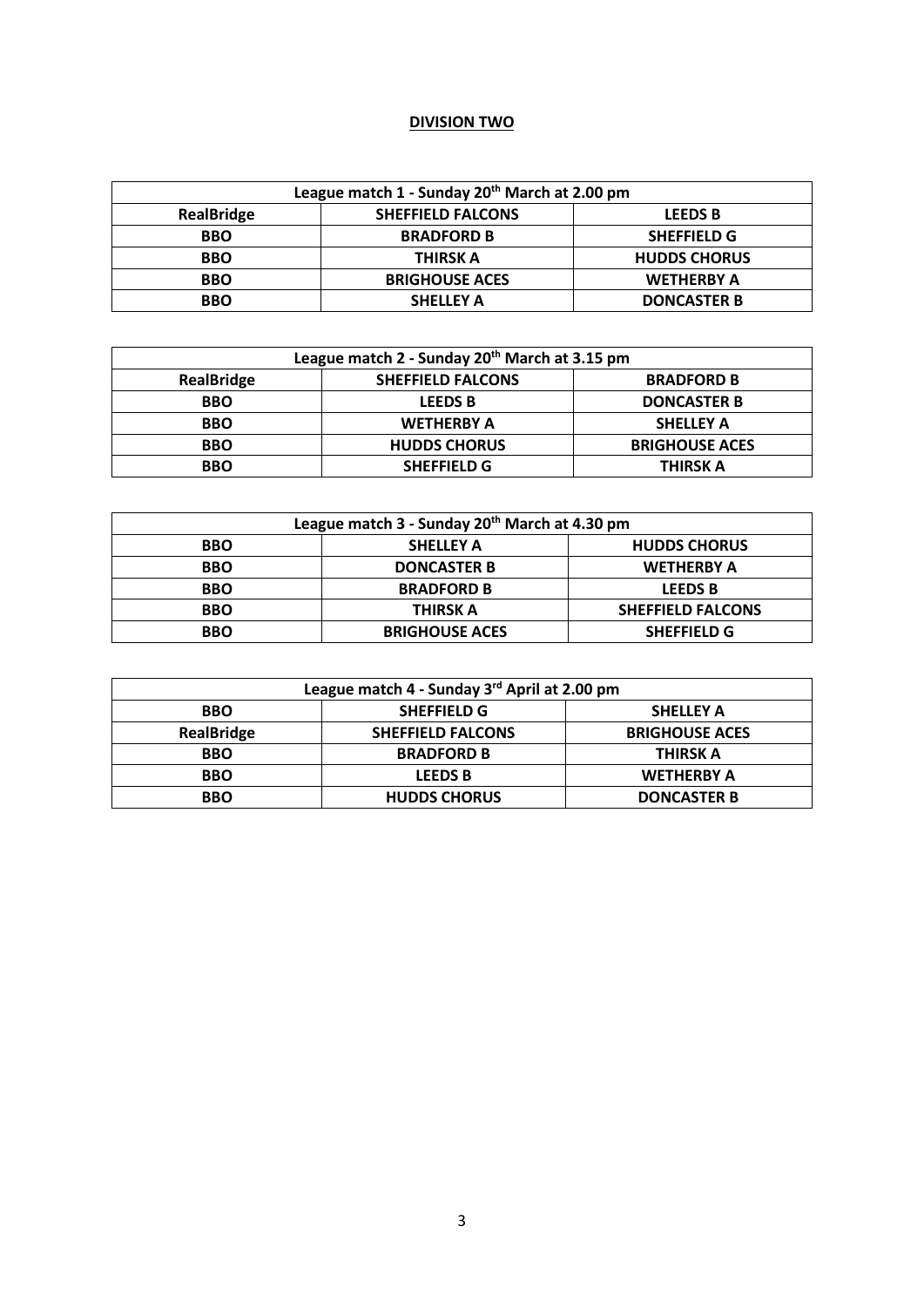| League match 5 - Sunday 3rd April at 3.15 pm |                       |                          |
|----------------------------------------------|-----------------------|--------------------------|
| <b>BBO</b>                                   | <b>BRIGHOUSE ACES</b> | <b>BRADFORD B</b>        |
| <b>BBO</b>                                   | <b>SHELLEY A</b>      | <b>SHEFFIELD FALCONS</b> |
| <b>BBO</b>                                   | <b>DONCASTER B</b>    | <b>SHEFFIELD G</b>       |
| <b>BBO</b>                                   | <b>WETHERBY A</b>     | <b>HUDDS CHORUS</b>      |
| <b>BBO</b>                                   | <b>THIRSK A</b>       | <b>LEEDS B</b>           |

| League match 6 - Sunday 3rd April at 4.30 pm |                          |                       |
|----------------------------------------------|--------------------------|-----------------------|
| <b>BBO</b>                                   | <b>LEEDS B</b>           | <b>HUDDS CHORUS</b>   |
| <b>BBO</b>                                   | <b>SHEFFIELD G</b>       | <b>WETHERBY A</b>     |
| <b>RealBridge</b>                            | <b>SHEFFIELD FALCONS</b> | <b>DONCASTER B</b>    |
| <b>BBO</b>                                   | <b>BRADFORD B</b>        | <b>SHELLEY A</b>      |
| <b>BBO</b>                                   | <b>THIRSK A</b>          | <b>BRIGHOUSE ACES</b> |

| League match 7 - Sunday 24th April at 2.00 pm |                       |                          |
|-----------------------------------------------|-----------------------|--------------------------|
| <b>BBO</b>                                    | <b>BRIGHOUSE ACES</b> | <b>LEEDS B</b>           |
| <b>BBO</b>                                    | <b>SHELLEY A</b>      | THIRSK A                 |
| <b>BBO</b>                                    | <b>DONCASTER B</b>    | <b>BRADFORD B</b>        |
| <b>BBO</b>                                    | <b>WETHERBY A</b>     | <b>SHEFFIELD FALCONS</b> |
| <b>BBO</b>                                    | <b>HUDDS CHORUS</b>   | <b>SHEFFIELD G</b>       |

| League match 8 - Sunday 24th April at 3.15 pm |                          |                     |
|-----------------------------------------------|--------------------------|---------------------|
| <b>BBO</b>                                    | <b>BRIGHOUSE ACES</b>    | <b>SHELLEY A</b>    |
| <b>BBO</b>                                    | <b>LEEDS B</b>           | <b>SHEFFIELD G</b>  |
| <b>RealBridge</b>                             | <b>SHEFFIELD FALCONS</b> | <b>HUDDS CHORUS</b> |
| <b>BBO</b>                                    | <b>BRADFORD B</b>        | <b>WETHERBY A</b>   |
| <b>BBO</b>                                    | THIRSK A                 | <b>DONCASTER B</b>  |

| League match 9 - Sunday 24th April at 4.30 pm |                     |                          |
|-----------------------------------------------|---------------------|--------------------------|
| <b>BBO</b>                                    | <b>HUDDS CHORUS</b> | <b>BRADFORD B</b>        |
| <b>BBO</b>                                    | <b>SHEFFIELD G</b>  | <b>SHEFFIELD FALCONS</b> |
| <b>BBO</b>                                    | <b>SHELLEY A</b>    | <b>LEEDS B</b>           |
| <b>BBO</b>                                    | <b>DONCASTER B</b>  | <b>BRIGHOUSE ACES</b>    |
| <b>BBO</b>                                    | <b>WETHERBY A</b>   | THIRSK A                 |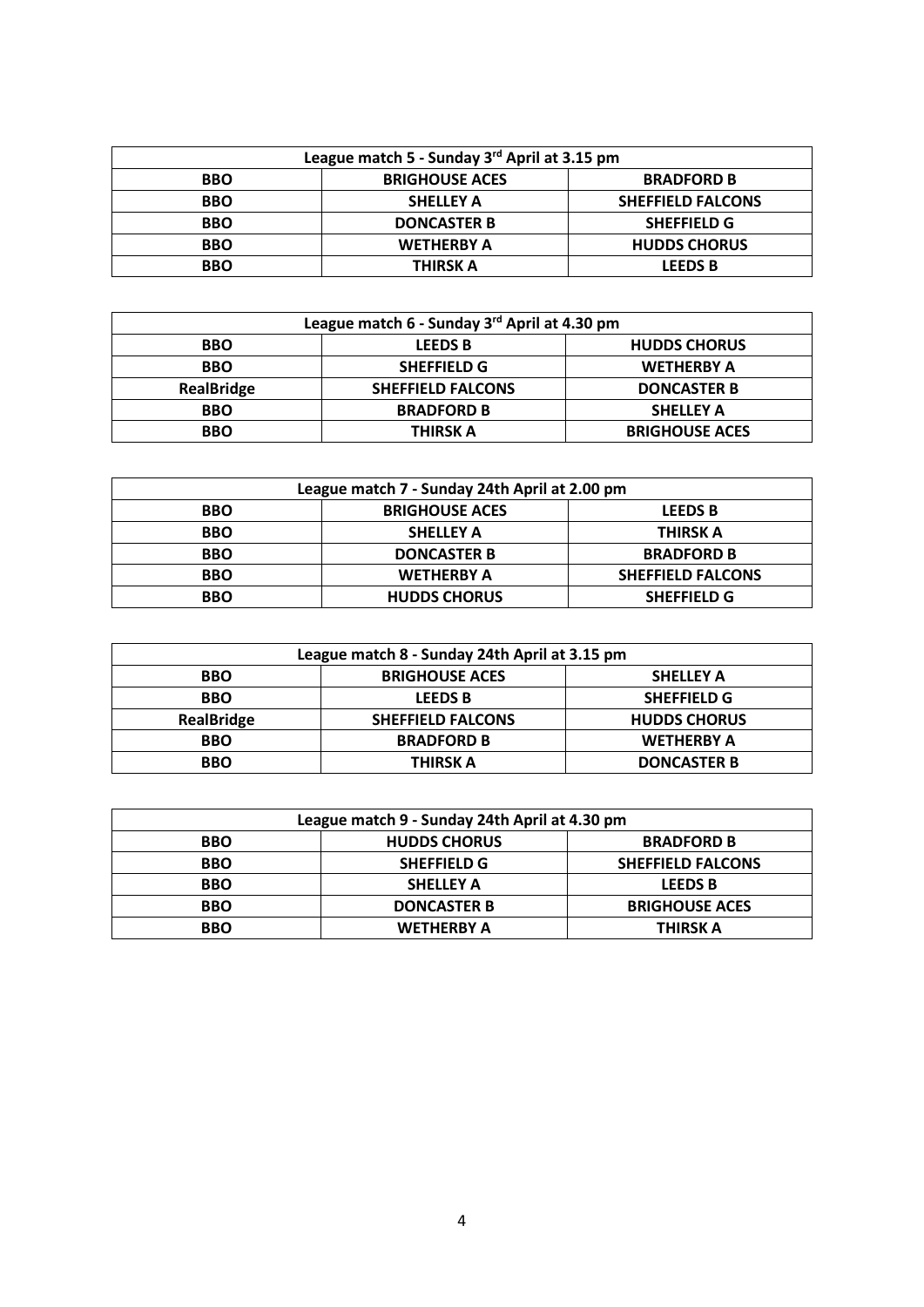## **DIVISION THREE**

| League match 1 - Sunday 20 <sup>th</sup> March at 2.00 pm |                    |                          |
|-----------------------------------------------------------|--------------------|--------------------------|
| <b>BBO</b>                                                | <b>LEEDS C</b>     | <b>BRADFORD C</b>        |
| RealBridge                                                | <b>HALIFAX A</b>   | <b>BARNSLEY BELLINIS</b> |
| <b>BBO</b>                                                | <b>DONCASTER C</b> | <b>DONCASTER D</b>       |
| <b>BBO</b>                                                | <b>WETHERBY B</b>  | <b>HALIFAX B</b>         |
| <b>BBO</b>                                                | <b>YORK D</b>      | <b>MALTON B</b>          |

| League match 2 - Sunday 20 <sup>th</sup> March at 3.15 pm |                          |                    |
|-----------------------------------------------------------|--------------------------|--------------------|
| <b>BBO</b>                                                | <b>LEEDS C</b>           | <b>HALIFAX A</b>   |
| <b>BBO</b>                                                | <b>BRADFORD C</b>        | <b>MALTON B</b>    |
| <b>RealBridge</b>                                         | <b>HALIFAX B</b>         | <b>YORK D</b>      |
| <b>BBO</b>                                                | <b>DONCASTER D</b>       | <b>WETHERBY B</b>  |
| <b>BBO</b>                                                | <b>BARNSLEY BELLINIS</b> | <b>DONCASTER C</b> |

| League match 3 - Sunday 20 <sup>th</sup> March at 4.30 pm |                    |                          |
|-----------------------------------------------------------|--------------------|--------------------------|
| <b>BBO</b>                                                | <b>YORK D</b>      | <b>DONCASTER D</b>       |
| <b>RealBridge</b>                                         | <b>MALTON B</b>    | <b>HALIFAX B</b>         |
| <b>RealBridge</b>                                         | <b>HALIFAX A</b>   | <b>BRADFORD C</b>        |
| <b>BBO</b>                                                | <b>DONCASTER C</b> | <b>LEEDS C</b>           |
| <b>BBO</b>                                                | <b>WETHERBY B</b>  | <b>BARNSLEY BELLINIS</b> |

| League match 4 - Sunday 3rd April at 2.00 pm |                          |                    |
|----------------------------------------------|--------------------------|--------------------|
| <b>BBO</b>                                   | <b>BARNSLEY BELLINIS</b> | <b>YORK D</b>      |
| <b>BBO</b>                                   | <b>LEEDS C</b>           | <b>WETHERBY B</b>  |
| <b>RealBridge</b>                            | <b>HALIFAX A</b>         | <b>DONCASTER C</b> |
| <b>BBO</b>                                   | <b>BRADFORD C</b>        | <b>HALIFAX B</b>   |
| <b>BBO</b>                                   | <b>DONCASTER D</b>       | <b>MALTON B</b>    |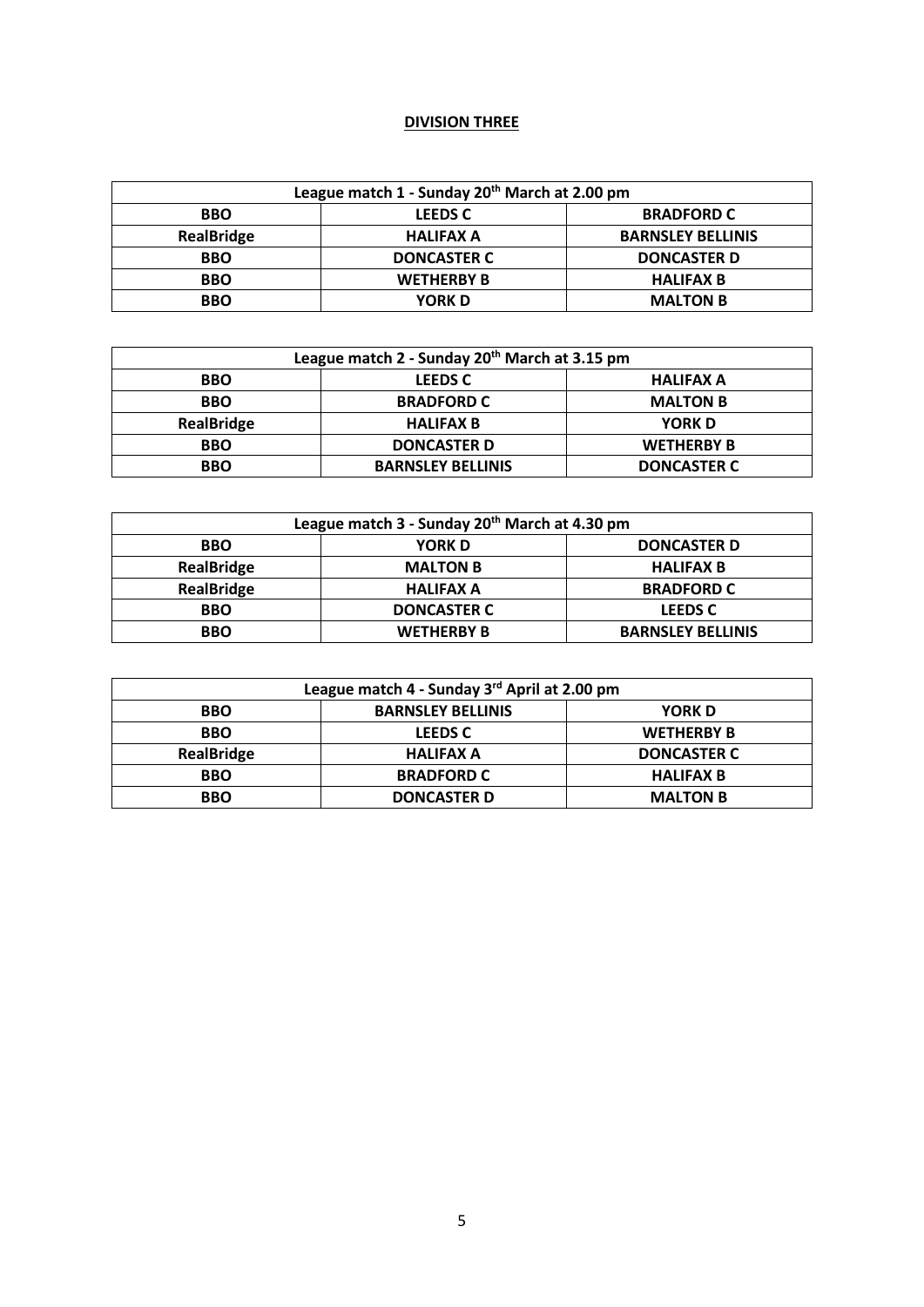| League match 5 - Sunday 3rd April at 3.15 pm |                    |                          |
|----------------------------------------------|--------------------|--------------------------|
| <b>BBO</b>                                   | <b>WETHERBY B</b>  | <b>HALIFAX A</b>         |
| <b>BBO</b>                                   | <b>YORK D</b>      | <b>LEEDS C</b>           |
| <b>RealBridge</b>                            | <b>MALTON B</b>    | <b>BARNSLEY BELLINIS</b> |
| <b>RealBridge</b>                            | <b>HALIFAX B</b>   | <b>DONCASTER D</b>       |
| <b>BBO</b>                                   | <b>DONCASTER C</b> | <b>BRADFORD C</b>        |

| League match 6 - Sunday 3rd April at 4.30 pm |                          |                    |
|----------------------------------------------|--------------------------|--------------------|
| <b>BBO</b>                                   | <b>BRADFORD C</b>        | <b>DONCASTER D</b> |
| <b>BBO</b>                                   | <b>BARNSLEY BELLINIS</b> | <b>HALIFAX B</b>   |
| <b>BBO</b>                                   | <b>LEEDS C</b>           | <b>MALTON B</b>    |
| <b>RealBridge</b>                            | <b>HALIFAX A</b>         | <b>YORK D</b>      |
| <b>BBO</b>                                   | <b>DONCASTER C</b>       | <b>WETHERBY B</b>  |

| League match 7 - Sunday 24th April at 2.00 pm |                    |                          |
|-----------------------------------------------|--------------------|--------------------------|
| <b>BBO</b>                                    | <b>WETHERBY B</b>  | <b>BRADFORD C</b>        |
| <b>BBO</b>                                    | <b>YORK D</b>      | <b>DONCASTER C</b>       |
| <b>RealBridge</b>                             | <b>MALTON B</b>    | <b>HALIFAX A</b>         |
| <b>RealBridge</b>                             | <b>HALIFAX B</b>   | <b>LEEDS C</b>           |
| <b>BBO</b>                                    | <b>DONCASTER D</b> | <b>BARNSLEY BELLINIS</b> |

| League match 8 - Sunday 24th April at 3.15 pm |                    |                          |
|-----------------------------------------------|--------------------|--------------------------|
| <b>BBO</b>                                    | <b>WETHERBY B</b>  | <b>YORK D</b>            |
| <b>BBO</b>                                    | <b>BRADFORD C</b>  | <b>BARNSLEY BELLINIS</b> |
| <b>BBO</b>                                    | <b>LEEDS C</b>     | <b>DONCASTER D</b>       |
| <b>RealBridge</b>                             | <b>HALIFAX A</b>   | <b>HALIFAX B</b>         |
| <b>BBO</b>                                    | <b>DONCASTER C</b> | <b>MALTON B</b>          |

| League match 9 - Sunday 24th April at 4.30 pm |                          |                    |
|-----------------------------------------------|--------------------------|--------------------|
| <b>BBO</b>                                    | <b>DONCASTER D</b>       | <b>HALIFAX A</b>   |
| <b>BBO</b>                                    | <b>BARNSLEY BELLINIS</b> | <b>LEEDS C</b>     |
| <b>BBO</b>                                    | <b>YORK D</b>            | <b>BRADFORD C</b>  |
| RealBridge                                    | <b>MALTON B</b>          | <b>WETHERBY B</b>  |
| <b>RealBridge</b>                             | <b>HALIFAX B</b>         | <b>DONCASTER C</b> |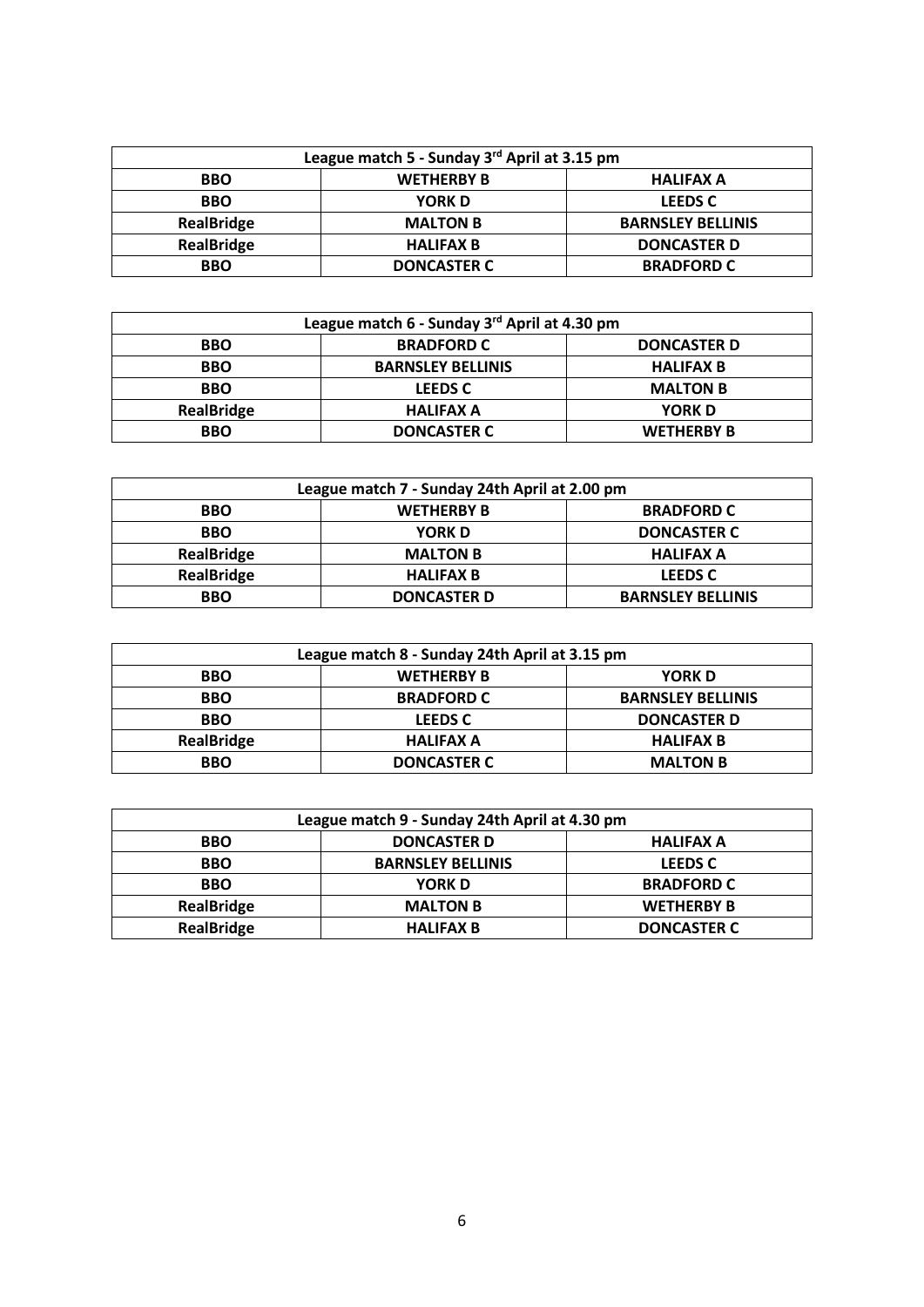## **DIVISION FOUR**

| League match 1 - Sunday 20th March at 2.00 pm |                          |                          |
|-----------------------------------------------|--------------------------|--------------------------|
| <b>BBO</b>                                    | <b>WETHERBY C</b>        | <b>BRADFORD EAGLES</b>   |
| <b>BBO</b>                                    | <b>KEIGHLEY KBC-G</b>    | <b>BRADFORD DIAMONDS</b> |
| <b>BBO</b>                                    | <b>BRIDLINGTON ALPHA</b> | <b>HALIFAX C</b>         |
| <b>BBO</b>                                    | <b>BYE</b>               | <b>SHELLEY B</b>         |
| <b>BBO</b>                                    | <b>LEEDSD</b>            | <b>BRADFORD FINESSES</b> |
| <b>BBO</b>                                    | <b>LEEDSE</b>            | <b>WETHERBY D</b>        |
| <b>BBO</b>                                    | <b>LEEDSF</b>            | <b>YORK E</b>            |

| League match 2 - Sunday 20 <sup>th</sup> March at 3.15 pm |                          |                          |
|-----------------------------------------------------------|--------------------------|--------------------------|
| <b>RealBridge</b>                                         | <b>HALIFAX C</b>         | <b>KEIGHLEY KBC-G</b>    |
| <b>BBO</b>                                                | <b>BRADFORD FINESSES</b> | <b>WETHERBY C</b>        |
| <b>BBO</b>                                                | <b>BRADFORD DIAMONDS</b> | <b>SHELLEY B</b>         |
| <b>BBO</b>                                                | <b>BRADFORD EAGLES</b>   | <b>BRIDLINGTON ALPHA</b> |
| <b>BBO</b>                                                | <b>BYE</b>               | <b>WETHERBY D</b>        |
| <b>BBO</b>                                                | <b>LEEDS D</b>           | <b>LEEDSF</b>            |
| <b>BBO</b>                                                | <b>YORK E</b>            | <b>LEEDSE</b>            |

| League match 3 - Sunday 20 <sup>th</sup> March at 4.30 pm |                          |                        |
|-----------------------------------------------------------|--------------------------|------------------------|
| <b>BBO</b>                                                | <b>BRADFORD FINESSES</b> | <b>BRADFORD EAGLES</b> |
| <b>RealBridge</b>                                         | <b>HALIFAX C</b>         | <b>SHELLEY B</b>       |
| <b>BBO</b>                                                | <b>WETHERBY C</b>        | <b>LEEDSF</b>          |
| <b>BBO</b>                                                | <b>BRADFORD DIAMONDS</b> | <b>WETHERBY D</b>      |
| <b>BBO</b>                                                | <b>BRIDLINGTON ALPHA</b> | <b>KEIGHLEY KBC-G</b>  |
| <b>BBO</b>                                                | <b>BYE</b>               | <b>YORK E</b>          |
| <b>BBO</b>                                                | <b>LEEDSE</b>            | <b>LEEDS D</b>         |

| League match 4 - Sunday 3rd April at 2.00 pm |                          |                          |
|----------------------------------------------|--------------------------|--------------------------|
| <b>BBO</b>                                   | <b>KEIGHLEY KBC-G</b>    | <b>SHELLEY B</b>         |
| <b>BBO</b>                                   | <b>BRADFORD EAGLES</b>   | <b>LEEDSF</b>            |
| <b>RealBridge</b>                            | <b>HALIFAX C</b>         | <b>WETHERBY D</b>        |
| <b>BBO</b>                                   | <b>LEEDSE</b>            | <b>WETHERBY C</b>        |
| <b>BBO</b>                                   | <b>YORK E</b>            | <b>BRADFORD DIAMONDS</b> |
| <b>BBO</b>                                   | <b>BRIDLINGTON ALPHA</b> | <b>BRADFORD FINESSES</b> |
| <b>BBO</b>                                   | <b>BYE</b>               | <b>LEEDS D</b>           |